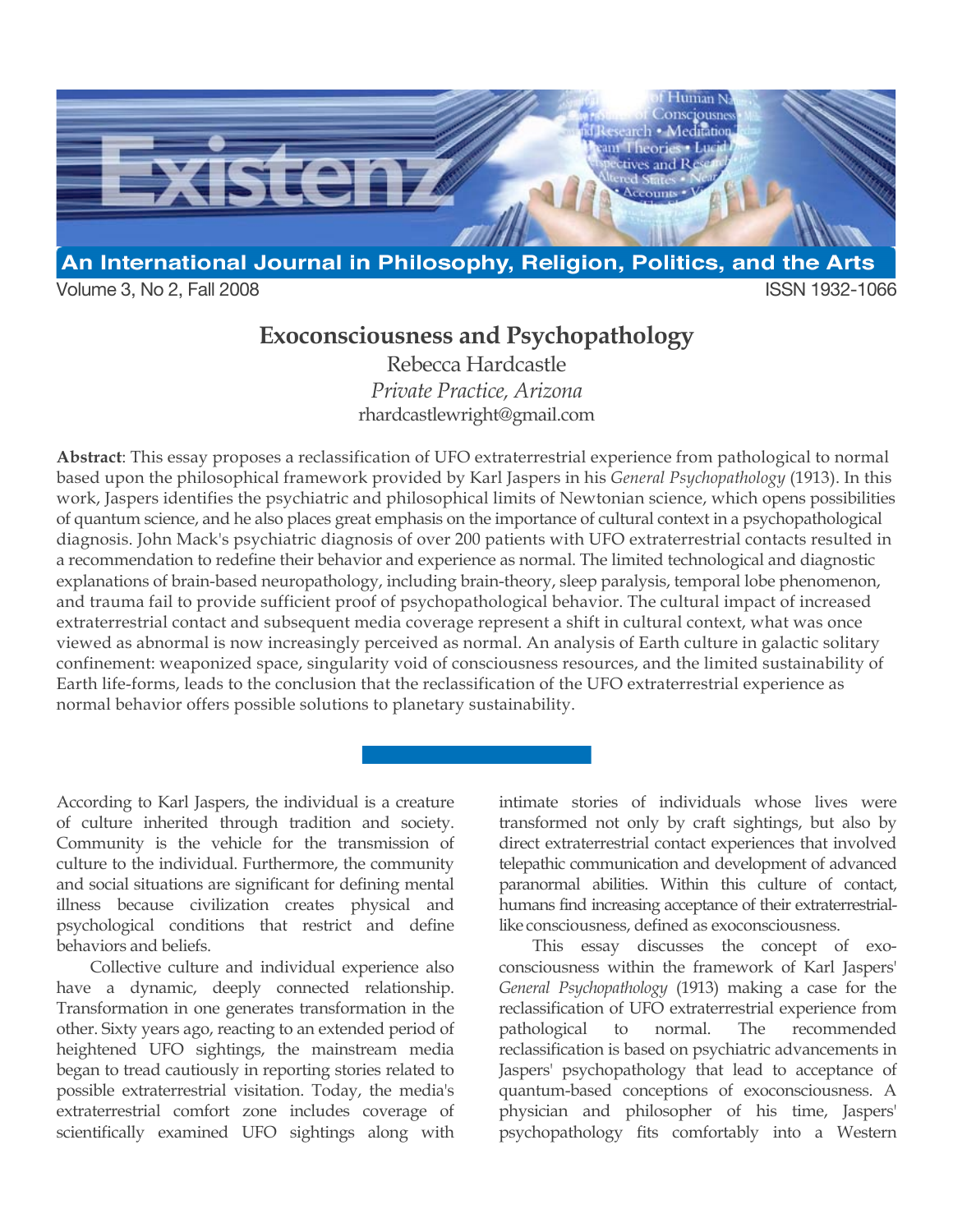Newtonian and Kantian dualistic orientation. And yet, by identifying psychiatric and philosophical limits and dilemmas, he creates an intellectual framework for the possibilities inherent in quantum science. By identifying the importance of the cultural context in defining psychopathology, I argue that he provides the necessary opening for redefining the UFO extraterrestrial experience as normal within the emerging 21st century culture of contact.

The UFO extraterrestrial experience remains outside the boundaries of believable Western reality. It does not yet fit the ordinary and customary behaviors and thinking about a healthy and acceptable reality, especially among health professionals. When consulted regarding a potential client presenting a UFO extraterrestrial experience, highly regarded practicing psychiatrists have a tendency to made quick diagnoses of delusional and/or psychopathological psychosis, perhaps a bi-polar disorder. Additional mainline psychiatric diagnoses of UFO extraterrestrial experiencers include: delusional, hallucination, neurosis, anxiety, trauma, sleep paralysis, hysterical attention-getting, hypnagogic phenomenon, and a disassociate response of multiple personality or satanic ritual abuse. Jaspers aligns with these contemporary psychiatric diagnoses, placing supernatural experience under the category of psychotic experience defined by symbolic, magical, primitive, and related to dreams.1

And yet, within this psychiatric culture eager to label experiencers as pathological, there are earnest, healthy individuals enthusiastic to understand and integrate their UFO extraterrestrial experiences without the intimidation of mental illness. This growing population of experiencers accelerates the necessity for a conceptual means, grounded in authentic experience, to describe these anomalous phenomena. To address the needs of this population, I have created the concept of *exoconsciousness* to further the study and integration of the UFO extraterrestrial contact as a healthy, normal experience.

As craft sightings gain prominence through Internet databases and political discussions, individuals increasingly gather empirical evidence of extraterrestrial visitors, possessing advanced hardware and technology. These visitors may be observing, in some cases landing, and even crashing on planet Earth. In some cases, they leave behind artifacts, some of which may have led to the back engineering of today's weaponry, computer, and aerospace technology. While continuing empirical investigation of craft sightings is necessary and essential for understanding the UFO phenomenon, alongside the database of scientifically researched sightings there is another database of individuals whose lives are suddenly impacted by either a craft sighting or an extraterrestrial visitation. This exoconscious database entails the application of social science research psychology, philosophy, sociology, religion, and history.

Inherent in the developing database of individuals with UFO extraterrestrial experiences is the concept of exoconsciousness, which describes the extraterrestrial legacy, dimensions, and abilities of human consciousness. This concept characterizes the innate ability of our human consciousness to communicate, travel, and use extraterrestrial abilities such as intuition, telepathy, astral travel**,** remote viewing, manifestation, and teleportation. Humans experience their extraterrestrial legacy of exoconsciousness as they communicate and travel among dimensions that are inter-connected and multi-dimensional. Specifically, the field of exoconsciousness incorporates the study of extraterrestrial contactees and experiencers as it relates to the meaning of consciousness. It incorporates biological research into the possible extraterrestrial imprints and properties in human DNA. It also incorporates religious, mythological, and historical research of ancient and ongoing extraterrestrial contact; as well as contemporary consciousness and brain research.

The work of John Mack, psychiatrist and professor at Harvard Medical School, provides the foundational research validity for exoconsciousness. A Pulitzer Prize winning biographer, Mack became a leading authority on abduction, meticulously researching and publishing case studies. His research established the validity of UFO extraterrestrial contact within the confines of normal experience and also strengthened beliefs about the spiritual, transformational effects of such an encounter.

Reviewing over 200 cases with accompanying psychiatric evaluations and psychological studies, he found no consistent psychopathology in his subjects who were diagnosed as being clinically normal and able to function well in society. Furthermore, he found that the proliferation of UFO extraterrestrial contact reports from throughout the world presented information that was consistent in detail with his own research.

**.** 

<sup>1</sup> See Karl Jaspers, *General Psychopathology,* Vol. II, trans. J. Hoenig and Marian W. Hamilton, (Baltimore: Johns Hopkins Press, 1997) p. 736. [Henceforth cited as *GP*]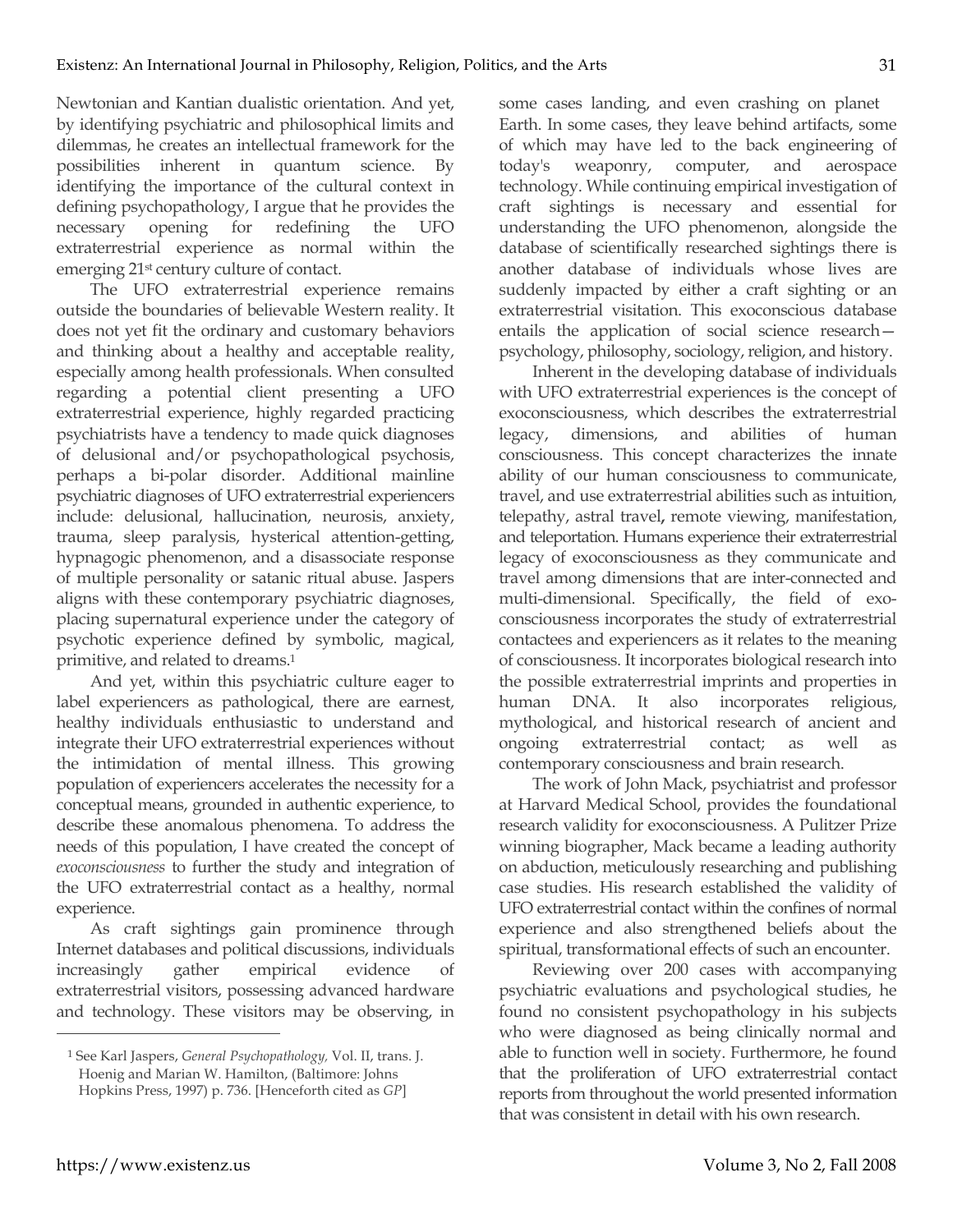Mack repeatedly dismissed the psychopathological diagnoses of his professional colleagues regarding contact experience.2 His clients were not only normal; for the most part they were gentle, quiet, withdrawn individuals who led normal, uneventful lives. Regarding the diagnosis that the experiencers created a fantasy delusion of extraterrestrial contact, he maintained that the experience did not relate to other aspects of the client's personality or emotional life. Dismissing the claim of neurosis, he stated that the subjects did not present the usual intense personal conflict. Furthermore, the dissociative diagnosis was not representative because the experiencers wanted to discuss and recover their memory to integrate it into their lives, not repress their memories as a coping and survival mechanism. Experiencers were neither hysterical nor attention getting. Instead, they related highly personal stories of contact, often risking social ostracism and professional ridicule. Mack attributed the element of memory loss and fragmentation to repressed memory, and not a physical brain dysfunction or epileptic seizure.

And yet, despite solid counter arguments and evidence, the UFO extraterrestrial experience and the concept of exoconsciousness remain outside the boundaries of Western reality. This is in large part due to the deeply rooted cultural and scientific allegiance to a Newtonian Western mindset that is linked to the limits of believability in the five human senses as well as a misplaced belief the scientific ability to obtain uncontaminated, objective empirical evidence. This view reverberates with a random, mechanical, billiard ball, dramatic big bang cosmology. It masquerades as two-faced, eternally split, subject-object mask of tragedy and comedy. As such, objective data is held in high regard as scientific and verifiable while the subjective is confined to feelings and floating. This artificial split engenders feelings of separateness, stereotyping, and dramatic irreconcilable viewpoints. Throughout human history it has been abused and used to dominate, manipulate, exclude, and control as well as to launch the human species into a technological golden age of medicine, technology, and space flight with an accompanying high standard of living.

Karl Jaspers maintains a strong scientific allegiance to the empirical, Newtonian worldview, the need to adhere to concrete findings, and espousing a distinction between the linear and logical as opposed to and the non-logical and pre-logical (*GP* 738). And yet, his philosophic mind perceives the limits, dogmatism, and dangers of this worldview. As such, within empiricism he posits a much more complex biological and phenomenological framework. He perceives life as "biological, not mechanical … an infinite living network … of reciprocal entanglements" (*GP* 453).

Jaspers' biological worldview is an important step in softening the complete dependence on the Newtonian frame of reference necessary for the adoption and experience of a quantum worldview. This quantum worldview is essential not only for investigating and understanding UFO extraterrestrial experience and data; it is essential for the advancement of technology and human evolvement through the 21st century. Quantum science, though a nearly a century old, has barely penetrated the edges of the general population and academic environments. The quantum mindset is revolutionary, unsettling, and foreign. It removes the stability of a Newtonian five-sense safety blanket, substituting spooky entanglements, here one minute, gone the next.

In this quantum worldview of information and energy, all is deeply connected. The universe is intelligent and connected, non-local, and non-linear. It pushes our mindset far beyond its narrow Newtonian dualistic harbors and launches us into limitless potential. In the quantum worldview, where matter is wave and particle, the mere act of observation impacts and changes the observed, as Heisenberg famously remarked. Free of observation, matter is wave, observed it becomes particle. Quantum science repositions the scientific power place of objectivity and redefines subjectivity. This repositioning of subjectivity within scientific protocols is essential for understanding the UFO extraterrestrial experience. Mack referred to this as "legitimizing the witness." Through Mack's heightened regard for subjectivity—the client's story, experience, and reality possess an authenticity, free of labels and diagnosis. In paranormal research, selfexperimentation is gaining professional acceptance. Where it was once unthinkable for a neutral scientist to engage in experiences related to his or her research, it is now increasingly permitted.

Within a quantum worldview, the power of human consciousness adopts uncharted power and

<sup>2</sup> See John Mack, "Why the Abduction Phenomenon Cannot be Explained Psychiatrically," Andrea Pritchard et. al, eds, *Alien Discussions: Proceedings of the Abduction Study Conference* (Cambridge, MA: North Cambridge Press, 1994).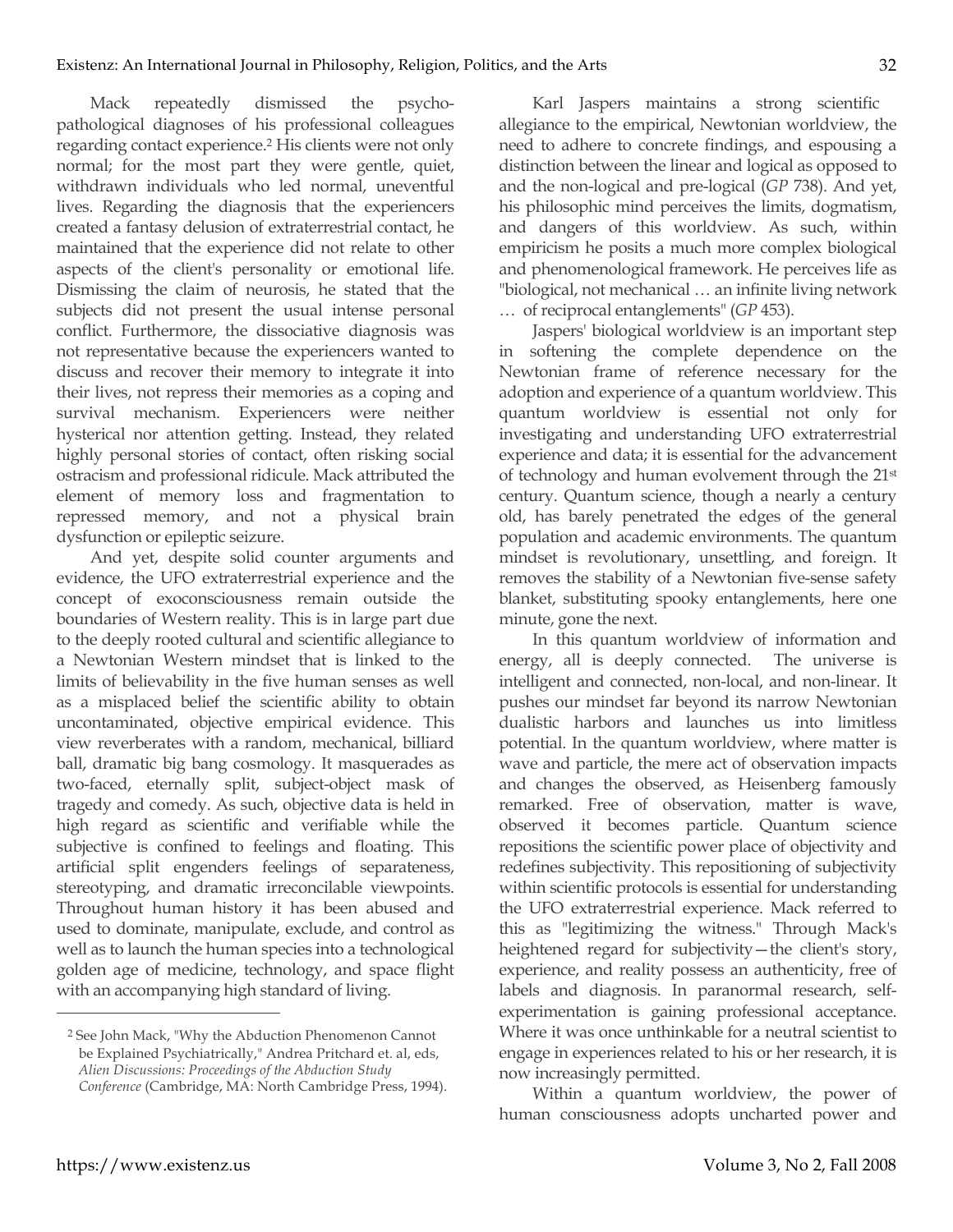potential. In the quantum world, human consciousness not only projects power—linking through entanglement, or what Einstein called "spooky action at a distance"—it also creates a deep bond between related particles such that stimulation of one is discernible in the other. Ongoing experiments are also validating the power of the conscious mind to exert the force of intention on waves in order to create particles. The magical force of words, sounds, and thoughts, when brought to bear on a wave reality, can be harnessed and birthed into a particle reality. The implications for art, healing, technology, and human evolution are vast. Furthermore, in quantum science, the boundary between the micro and the macro disintegrates. The universe and the brain may be viewed as a hologram, where each part inherently possesses the whole. For example, in 1946 Pribram and Lashley's rat maze experiments verified that memory was not localized in the brain, like a book on a library shelf, but rather is spread out, distributed through the brain as a whole. According to Michael Talbot, the brain is a hologram, enfolded in a holographic universe where humans have the ability to perceive deep, complex dimensions.<sup>3</sup>

Quantum reality also seems to indicate the possibility of parallel universes and experiences in multiple dimensions. This possibility goes a long way toward explaining and positioning the UFO extraterrestrial experience as believable and normal. As scientific instruments catch up to measure quantum mathematical hypotheses, evidence of parallel realities and multiple dimensions are likely to emerge. Experiments slated to commence at CERN, the Swiss particle physics laboratory, may provide quantifiable evidence of parallel realities as the supercollider simulates the big bang.

As this quantum revolution continues to seep into human consciousness, it upsets the order of culture, granting a nod of recognition and acceptance to anomalous, UFO extraterrestrial experience and contact. So how do we process in this time of transition from one worldview to another? The ability to even consider a quantum view requires a shift in consciousness and the adoption of advanced mind abilities. Many are now living in the quantum reality, but most are not. So for now, humans can stay balanced with feet in both worlds: Newtonian and quantum.

## **Stepping Into the Mind Field**

Through quantum science, researchers delve into the human brain as a path toward understanding consciousness. As a scientific psychiatrist, Jaspers validated psychopathology as a neuropathological disease of the brain. It was one way to understand the workings of the mind. As a philosopher, Jaspers also comprehended the limits of a brain orientation when dealing with localizing mental illness and psychic phenomena to the brain. Beyond brain research was the frontier of the mind and the biography of the individual within his or her community and worldview.

It is my contention that mathematics, neurology, physics, and advanced technology provide essential information on the workings of the brain and consciousness. And yet, most theories seem wedded to the technological advancements of the times. As such, researchers need to take a step back from drawing absolute conclusions from models of the mind. Science and technology are evolving too rapidly to draw definitive conclusions. One contemporary mind model perceives the mind as a computer—data in, data out, binary codes. This model has haunting parallels with the movie *The Matrix*.

Gerald Edelman, 1972 Nobel Prize winning neuroscientist, uses magneto encephalography, a noninvasive technique, to explain the workings of our brain in *Wider Than The Sky: The Phenomenal Gift of Consciousness.*  He measured tiny electromagnetic currents in small groups of neurons to develop neurological correlates of consciousness. He determined that there is no one location in the brain where consciousness takes place. No command center. There is a wide variation in neural response among individuals responding to the same stimulus or scene. Finally he determines that the brain is not "software." His research points to the possibility that our working brain was not designed, but evolved, as he postulates a "neural Darwinism."4

The promising model of anesthesiologist Stuart Hameroff and mathematician Roger Penrose proposes

 $\overline{a}$ 

<sup>3</sup> See Michael Talbot, *The Holographic Universe* (New York, NY: Harper Perennial, 1992). Talbot bases his theory of the brain as a hologram on the work of physicist David Bohm and neurophysiologist Karl Pribram.

<sup>4</sup> Edelmann weighs in on the mind/body philosophical problem from a neurochemistry perspective. See the review by Scott O'Reilly, "Wider than the Sky," *Intervention Magazine (*2005); last accessed November 15, 2008.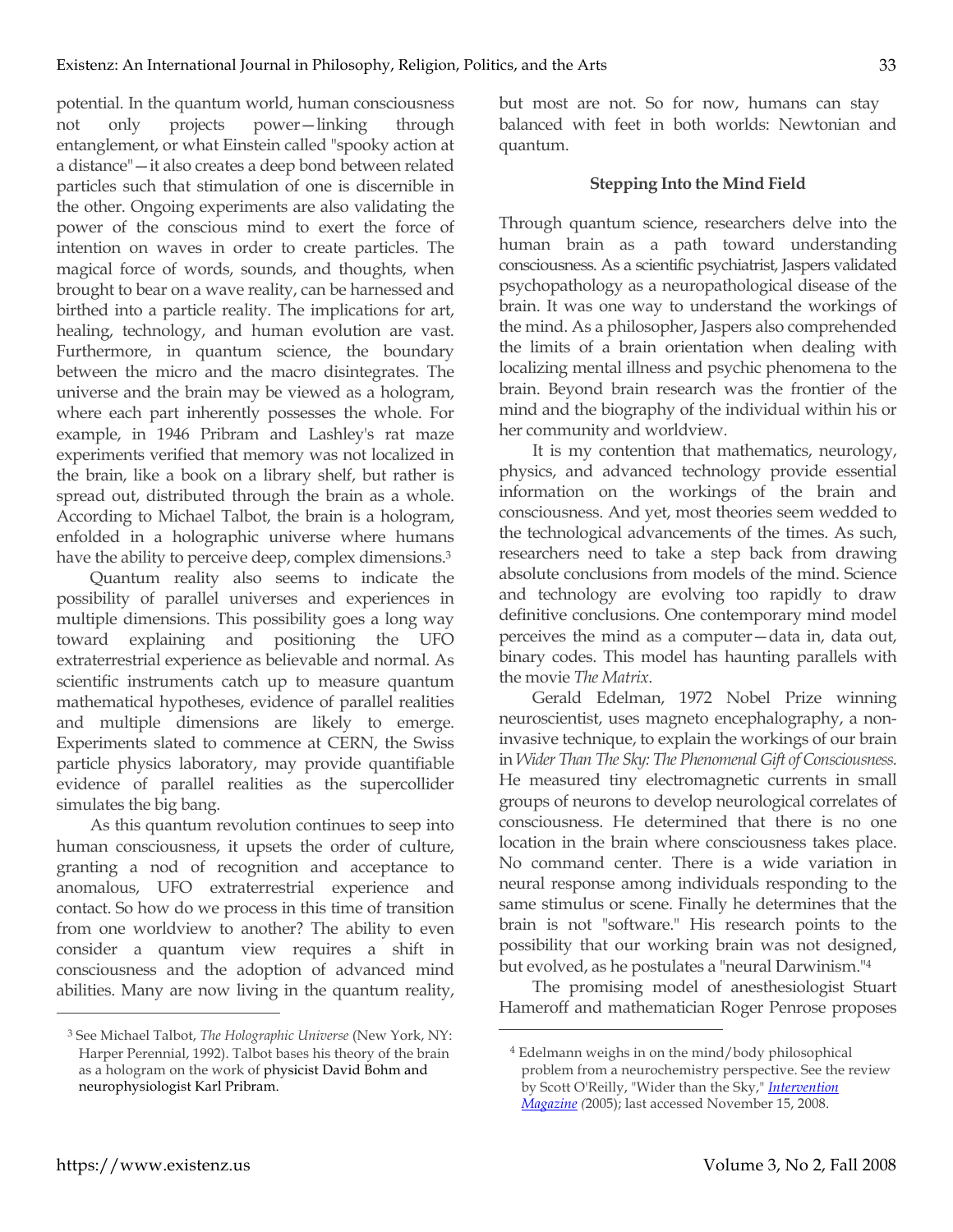that quantum computation occurs in cytoskeletal microtubules within the brain's neurons. They base their research on a quantum view of the brain that consciousness self organizes and forms patterns of reality. "Brain stimulates reality based on sensory input and is also intimately connected to that reality at the quantum level."5 Though theories of the quantum properties of the brain are far from garnering mainstream scientific acceptance, they are gaining respectability. Scientists are leery of granting the biological workings of the brain a sub-atomic quantum quality. Much of this is due to the lack of instruments to measure such minute sub-atomic movements.

Brain research also plays a significant role by providing explanations for UFO extraterrestrial experiences. Sleep paralysis is one such brain-oriented explanation. According to researchers such as John Mack and Budd Hopkins, contactees report phenomena and sensations similar to sleep paralysis: a humming or buzzing sensation, intense light in the room, and strange beings. They also report floating down the hallway, sighting of a UFO, and dreams of being taken to a ship.

Harvard professors Susan Clancy and Richard McNally attribute abduction to simple brain functions. Clancy relates abduction memories to the tendency of traumatized individuals to create false memories with sleep paralysis.<sup>6</sup> In sleep paralysis, upon waking, disturbing hallucinations are generated by our brains.

Clancy's sleep paralysis explanation weakens with the evidence that the UFO extraterrestrial contact of many individuals takes place during waking hours: walking, driving, working. According to Spanos, 60% of his investigation group had night encounters, leaving 40% outside the explanation of sleep paralysis.7 While Clancy's research has come under question by ufology researchers, the scientific study of brain function in anomalous experience holds promise. Humans are more than neurological wiring. And yet, a

comprehensive theory of extraterrestrial contact must integrate the findings of trauma research in contemporary neurology.

Another research field that holds promise for integrating the UFO extraterrestrial experience with the workings of consciousness and the brain is Michael Persinger's work with the temporal lobe phenomenon. This temporal lobe phenomenon produces what he terms the visitor or "sense of other" phenomenon. This usually happens between two and four in the morning when the subject is suddenly awakened and receives visual information at the edges of their visual field indicating the presence of another. Subjects report shadow entities that may communicate. Many subjects hear that they have been chosen for a particular destiny. Most believe that what they experienced is real. Persinger found that stimulating the temporal lobe created a similar visitor presence sensation and visualization. He drew parallels between this experience and persons with limbic seizures.8

Persinger's brain research holds promise, yet not all UFO extraterrestrial experiences occur at night. Furthermore, most experiencers are not having seizures nor do they have a history of epilepsy. Most experiencer testimony entails a lengthy narrative about their encounters and accounts of repeated visitation. It is more than a mere shadow apparition. The accounts of sleep paralysis and temporal lobe induced visitation possess striking similarities to the feelings induced by astral projection. In astral projection an individual learns to leave his or her body, gather information, communicate, travel, and then return safely. Often the memory fragments of their journeys linger once they reconnect with their body.

In conjunction with brain research, the fields of trauma research and technology assisted consciousness hold the potential for understanding the UFO extraterrestrial experience. Since culture, often under the auspices of religion, demonizes most extraterrestrial encounters, experiencers must hack through the thicket of judgment, fear, and ostracism. As a result, often these visitations are experienced as traumatic. Visitations as trauma experiences are experienced as external, frightening forces that penetrate the subject's reality and are beyond their control and comprehension. Unfortunately, UFO extraterrestrial and psychic

 $\overline{a}$ 

34

<sup>5</sup> Dan Huff, "Quantum Consciousness? Welcome To The Mind-Boggling World Of Brain/Mind Research. Check Your Tired, Old Assumptions At The Door," *Tucson Weekly* (May, 2005); last accessed November 15, 2008.

<sup>6</sup> Susan Clancy, Abducted: How People Come to Believe They Were Kidnapped by Aliens (Cambridge, MA: Harvard University Press, 2005).

<sup>7</sup> Susan Blackmore, "Abduction by Aliens or Sleep Paralysis?*", Skeptical Inquirer* (May/June 1998), last accessed November 15, 2008.

<sup>8</sup> Michael Persinger, "Experiences of a Supreme Personality and Extraterrestrials," last accessed November 15, 2008.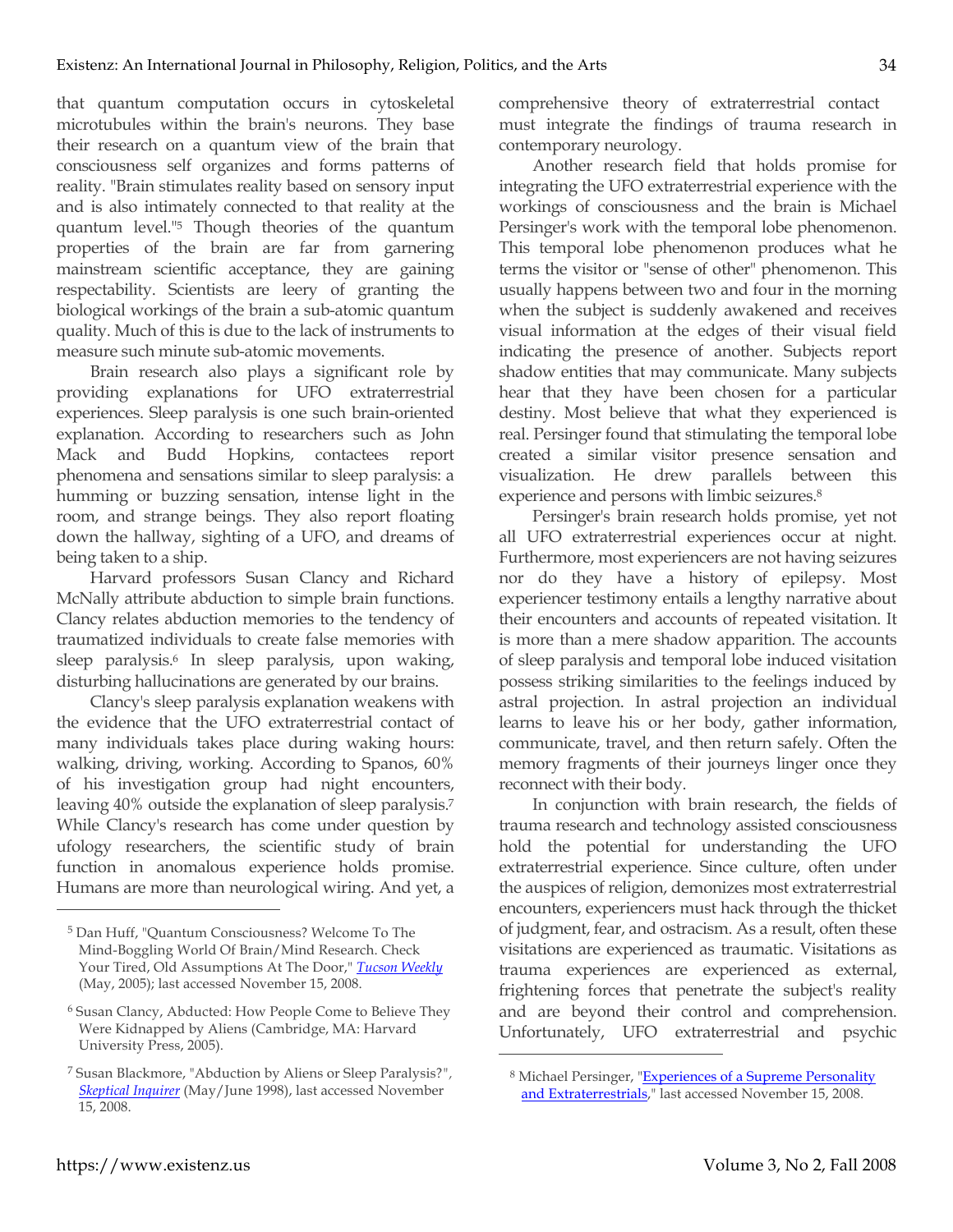experiences may activate trauma. Some experiencers, certainly not all, have abusive, violent childhoods. It requires a deeper, longer leap for these experiencers to integrate their anomalous experiences with their life trauma. Frequently during the integration phase, the subject begins to comprehend that they survived by straddling two worlds—the abusive, violent environment of this world and the safety and protection of the UFO extraterrestrial environment.

Major strides in healing are realized with technology-assisted trauma treatment, such as Brain State Technology, founded by Lee Gerdes.9 This technology balances and optimizes the brain's functioning using computerized feedback based on data collected via the individual's brain scan. During the protocol, electrodes are placed at specific points on the skull to read the brain's energy and then using sound or tones, the brain wave is balanced and harmonized.

Robert Scaer, MD and author of *The Trauma Spectrum: Hidden Wounds and Human Resiliency,* proposes that traumatic events often create actual scars in the neural network. Scaer and others believe that human psychopathology and disease is rooted in trauma. During a trauma event, the brain scars in order to survive. These scars inhibit optimal behavior, yet the brain survives and life continues. Through sound technology protocols, like that of Brain States Technologies, the traumatized neural networks, lured by tones, relax and create new neural pathways around the old scarring. These new neural pathways create new balanced, optimal brain functions. As the scarring is bypassed, the trauma memory is released. As such, it falls away from the subject's perceived reality. The storybook of the subject's life closes when the scaring is detoured.10

It doesn't take long to surmise the cultural and medical impact of these technology-assisted brain inventions. Pharmacological and therapeutic interventions must quickly adopt on a new partner who offers rapid, long-lasting health, without chemical side effects and numerous therapy sessions. One will not replace the other, but technology-assisted brain inventions will continue to have a dramatic impact on the treatment of mental illness, trauma, and physical disease.

These emerging technologies, based on quantum theory, redefine not only the workings of the brain but also the understanding of consciousness. Jaspers and many philosophers maintain the subjectobject split in consciousness: "the individual encounters Being in its reality … only as it appears and speaks to him in the subject-object division of general consciousness" (*GP* 759). Furthermore, Jaspers encounters the interplay of existence, consciousness, and mind as "rubbing against each other" not coinciding (*GP* 760). In quantum science—existence, consciousness, and mind—are perceived as deeply connected, entangled, and coinciding. In technologyassisted consciousness, the brain is believed to possess the quantum ability to not only perceive itself, but also to perceive it perceiving and thereby heal. There is no rub or conflict. Tones lull the brain back to health.

## **Culture of Contact**

Like his psychiatric peers, Karl Jaspers identifies various mental illnesses as a by-product of the individual's inability to function in social cultures rooted in tradition. Mental health is defined within the framework of culture and community. Furthermore, he makes a connection between forms of mental illness and their cosmic context (*GP* 730). According to Jaspers, culturally sick people include those witnessing and experiencing psychic phenomenon such as saints, shamans, schizophrenics and, we might add, UFO extraterrestrial experiencers.

Within a Newtonian dualistic worldview, humans are relegated to a type of galactic solitary confinement, alone in the universe. Isolation and solitary confinement whether through cultural prisons, mental illness, or economic isolation breed depression, despair, anxiety, anger, aggression, and gang violence (terrorism). We here question whether the human species, living in an intelligent universe teaming with life forms, remains blind and therefore suffering behind a "wall of silence" regarding a legacy as members of a galactic culture. If so, do confining beliefs hold humans "hostage"? And, if so, can changing belief systems reconnect humans to sources of energy and information that will move the human species and their planet into a healthy, cosmic community? Imagine how quickly the psychiatric diagnosis of psychopathology transforms into a diagnosis of normalcy when technologically enhanced instruments are able to measure quantum changes and movement in the brain, human perception, and psychic ability; and when the

<sup>&</sup>lt;sup>9</sup> See http://www.brainstatetech.com.

<sup>10</sup> Robert C. Scaer, The Trauma Spectrum: Hidden Wounds and Human Resiliency (New York, NY: W. W. Norton, 2005).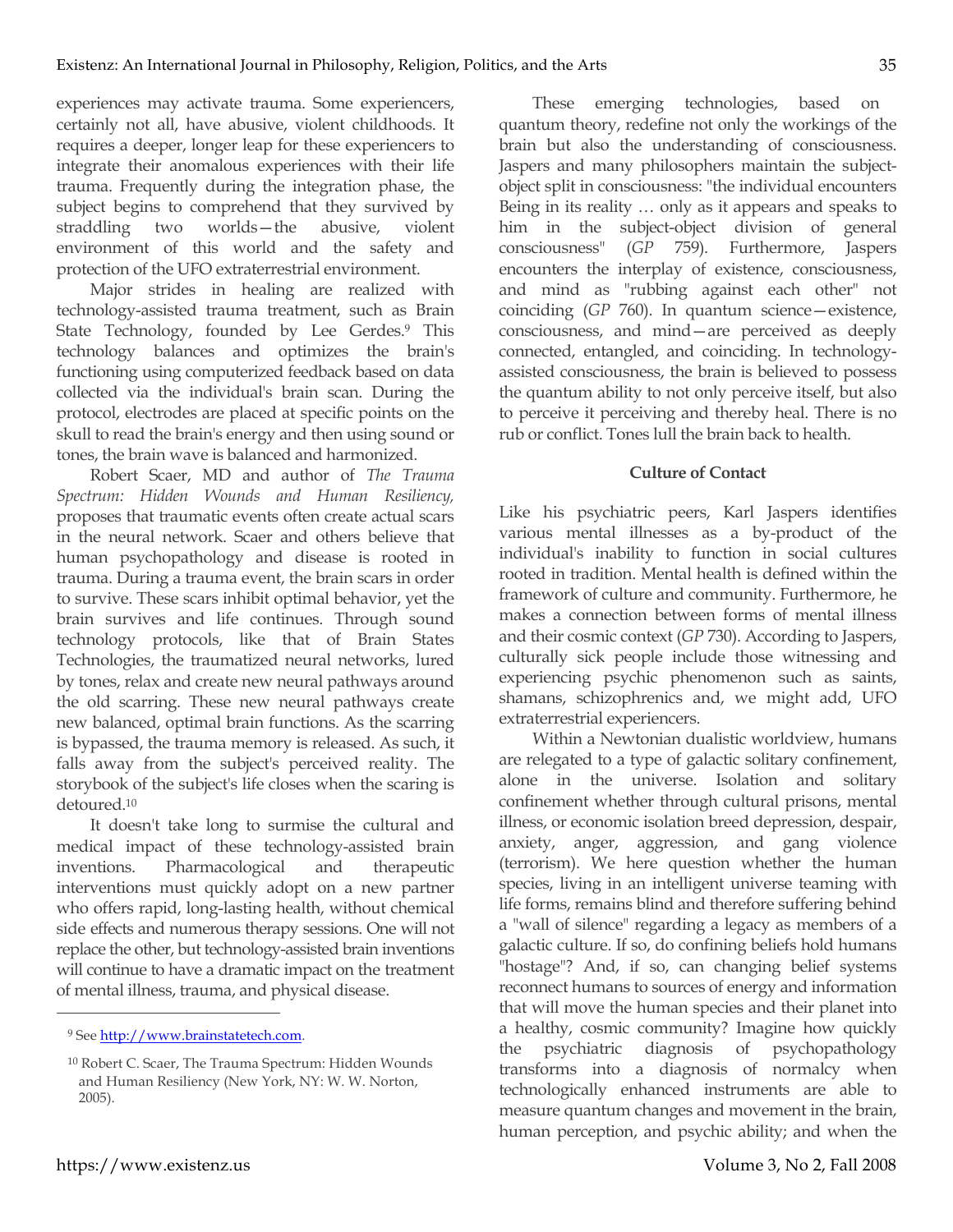culture of UFO extraterrestrial contact opens and addresses the years of political secrecy that surround our ancient and ongoing visitation. Technological advancements in instrumentation and measurement are advancing at an astonishing rate; and with this advancement, political intrigue and denial are rapidly disintegrating.

Mainstream media UFO coverage shifted dramatically during the October 2007 Democratic Presidential Debates in Philadelphia. Dennis Kucinich affirmed he saw a UFO and Bill Richardson stated that the government needs to "come clean" about Roswell. It was a defining disclosure event as reporters departed and combed presidential archives revealing UFO comments by former Presidents Ford, Carter, Reagan, and Clinton. Quickly, talk show host Larry King broadcast another program on UFOs while former Arizona Governor Fife Symington, a witness to the Phoenix Lights, held a press conference at the National Press Club with fifteen military and government officials from seven countries, demanding disclosure of UFO files. The United States will soon join the UK, Ireland, France, and Brazil, opening their classified UFO investigations to public investigation. Overnight, the culture of contact materialized in the mainstream and accompanying UFO extraterrestrial contact emerged as possible, probable, and even commonplace.

Dennis Kucinich quipped that more Americans have seen UFOs than approve of Bush's presidency. According to a 2002 Roper Poll commissioned by the SCI FI Channel, a majority of Americans are comfortable with and excited about extraterrestrial contact and the possibility of life beyond planet Earth. They easily reconcile ET reality with their religious beliefs and want to be psychologically prepared. According to the *Roper Poll*,

Two-thirds of Americans say they think there are other forms of intelligent life in the universe and nearly half say they believe that UFOs have visited the earth in some form over the years (48 percent) or that aliens have monitored life on earth (45 percent). In fact, more than one in three Americans (37 percent) believe that humans have already interacted with extraterrestrial lifeforms.11

The adoption of a cosmic quantum worldview not only moves the UFO extraterrestrial experience into the realm of normalcy, it provides the context for furthering technology by encouraging experiments designed to surpass the speed of light, navigate worm holes to traverse space, use teleportation, zero-point energy, and research DNA properties capable of radical transmutation. As Colonel Corso stated, regarding the possibilities given to him by an alien, "humans are entering a new world—if they can take it."12

## **Cosmic Provisions**

What consequence results if exoconsciousness is dismissed and the psychiatric profession continues to diagnose extraterrestrial contact as abnormal and pathological? What if Jaspers is right that "there are no ghosts" (*GP* 459)?

Continuing to hold UFO extraterrestrial experience at psychopathological arm's length avoids agendas clamoring to be addressed. Without acceptance of exoconsciousness, the human species will continue to rapidly colonize and weaponize space, carrying our destructive nature into a Star Wars scenario of interplanetary warfare. In this scenario, social and political pathologies define the future. Humans become actors in Halo3 video games, killing bad aliens, or become Will Smith characters in *Independence Day*, touting, "let's kick alien butt." As experiencers are affirmed, full galactic citizenship requires dropping these human pathologies at the threshold of the future. The familiar UFO dictum holds fast, "we go in peace, or we do not go." If humans are denied the right to envision themselves as extraterrestrial, capable of living and thriving beyond the bounds of earth, then realization of a futuristic space faring civilization is limited. Furthermore, this denial limits the possibilities of extraterrestrial-like DNA transformation necessary for prolonged space travel.

In a culture devoid of exoconsciousness, singularity becomes an acceptable script and the potential for human consciousness remains untapped. It is simply a matter of moments until technological advances in computers and DNA research create a race of hybrids. These hybrids are necessary for space travel, yet where does that leave humans and the gift of consciousness? Exoconsciousness emphasizes the quantum power of the human mind, far beyond the reach of human imagination.

 $\overline{a}$ 

**.** 

<sup>11</sup> *UFOs & Extraterrestrial Life: Americans' Beliefs and Personal Experiences*, Roper Poll (2002).

<sup>12</sup> Philip Corso and William Birnes, *The Day After Roswell,* (New York: Pocket, 1997).